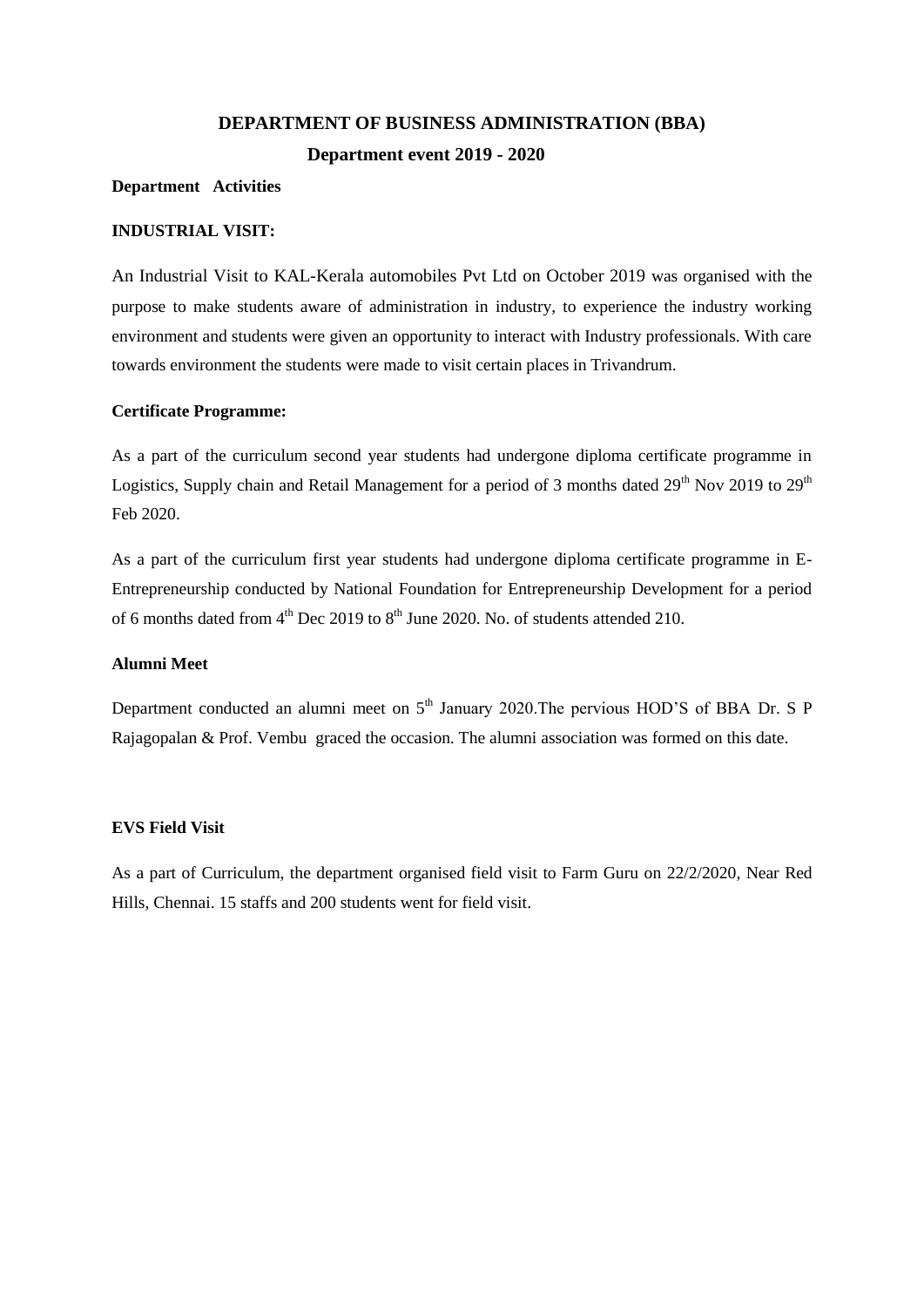# **SSR / EXTENSION ACTIVITIES:**

# **Careanimals**

AS part of student social responsibility (SSR) faculties and students visited SREE GURU GANESH GHOSHALA SHELTER for around 800 unproductive cows at Sulurpet on 17/08/2019. A self-raised fund of rupees 10000 was presented by department to the Ghoshala trust.

## **NeNe-50**

(Necessities for Nest Less)

The project aims to locate homeless people deprived of the basic necessities of life at provide them with the same.

SSR has taken the responsibility to provide certain relief material like bed sheets, soaps, tooth brush, tooth paste, used clothes to homeless people residing under the bridge near OMR food street Ambattur on 31/08/2019.

## **Student Social Responsibility (SSR)– Visit to Old age Home**

As a part of SSR students and faculty members visited to Charu Old Age Home on 28<sup>th</sup> Feb 2020 near T Nagar. Department donated needy things such as soap, toothbrush, tooth paste, towel, snacks and one day lunch were given to inmates.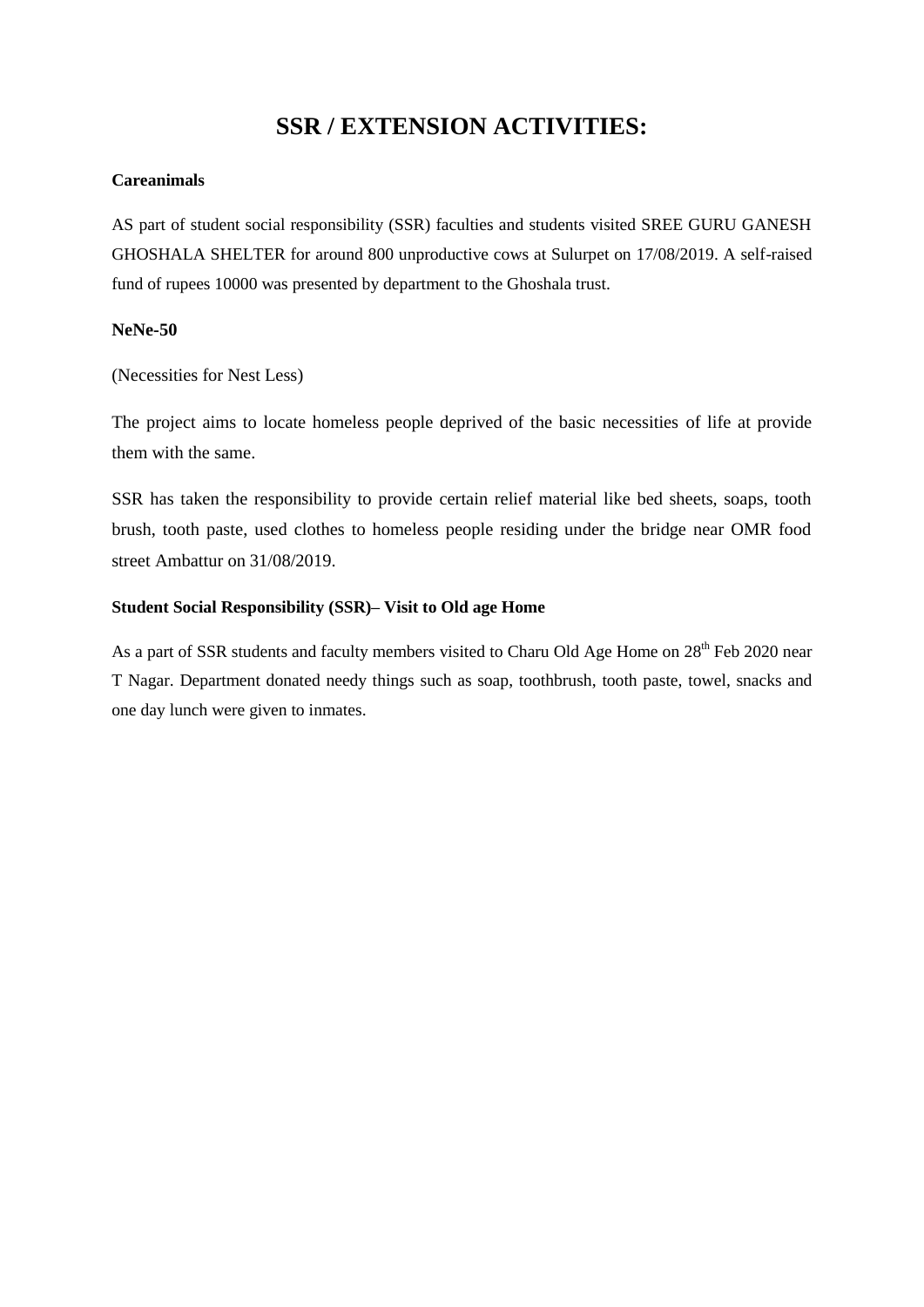# **CULTURALS**

### **Markutsav 2019**

An inter collegiate academic fest was conducted on  $24<sup>th</sup>$  September /2019 & 25/09/2019 to nurture student entrepreneurial skill. Events such as voice it out, blog writing, channel surfing, brand building were conducted. Inauguration was done by **Dr. Inspiring Elango** and valediction ceremony was given by our special guest **Dr. SylendraBabu I.P.S D.G.P Railways , Tamilnadu**.

## **Synergy 2020**

 $10<sup>th</sup>$  edition of Synergy 2020- Academic fest was held on Feb 28, 2020. We had overwhelming participation from 15 college in and around the city consisting of 150 participants. Event such as Business Launch, Quiz, Add Review, Addzap, Jam, photography and Business plan were conducted.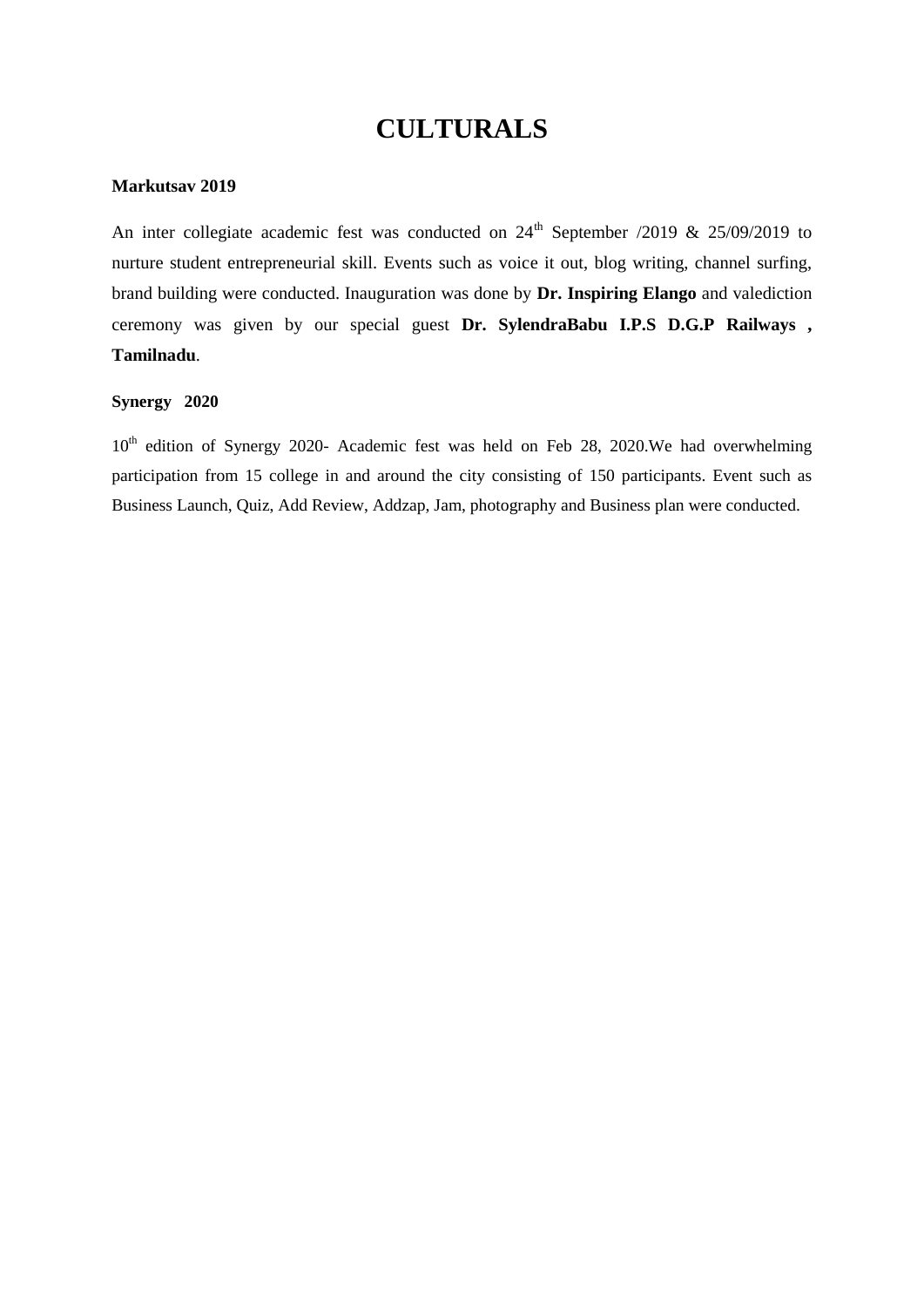# **Guest Lecture, Conferences & Workshop**

Workshops/Seminars Conducted on Intellectual Property Rights **(IPR)** and Industry-Academia Innovative practices during the year 2019 - 2020

#### **Workshop Conducted by the department for Staff**

| $\ddot{\cdot}$       | Two days' workshop on Data Analysis using SPSS for Staff |
|----------------------|----------------------------------------------------------|
| $\ddot{\cdot}$       | Nov 2019,                                                |
| $\ddot{\phantom{a}}$ | Dr.K Moneesh Kumar, Asst. Professor, DGVC                |
| $\ddot{\phantom{a}}$ | 20 Participants                                          |
|                      |                                                          |

Report : Insights were given on problem identification in research, collecting review of literature, Data collection using Google forms and survey Monkey, factor analysis, cluster analysis and standard deviation.

#### **Workshop & Conferences**

- $\triangleright$  Dhrona- An initiative to introduce yourself. On 4/10/2019 department conducted workshop on skill development for students.
- $\triangleright$  On 19/2/2020 Workshop was organised by the department with the purpose of creating awareness of Premium colleges and certificate programmes. It is the promotion of IIM Luck now certification course.
- $\triangleright$  On 16/2/2020 department conducted workshop on HR Highlighting the significance and job opportunities in the field of HR by. Mr. DHANSHYAN (From L&T Pvt Ltd).
- Workshop on Entrepreneurial prospects using Digital Marketing & IOT on 14 Mar 2020

#### **Guest Lecture:**

- **1. Mr.Vipin CL Educate** delivered guest lecture on "Career Guidance" for II year students on 01 July 2019.
- **2.** Career Guidance was provided by **Time Institute** for II yr students on **03 July 2019.**
- **3.** Lecturer on Logistics management by Indian Institute of logistics for third year students on 5/07/2019.